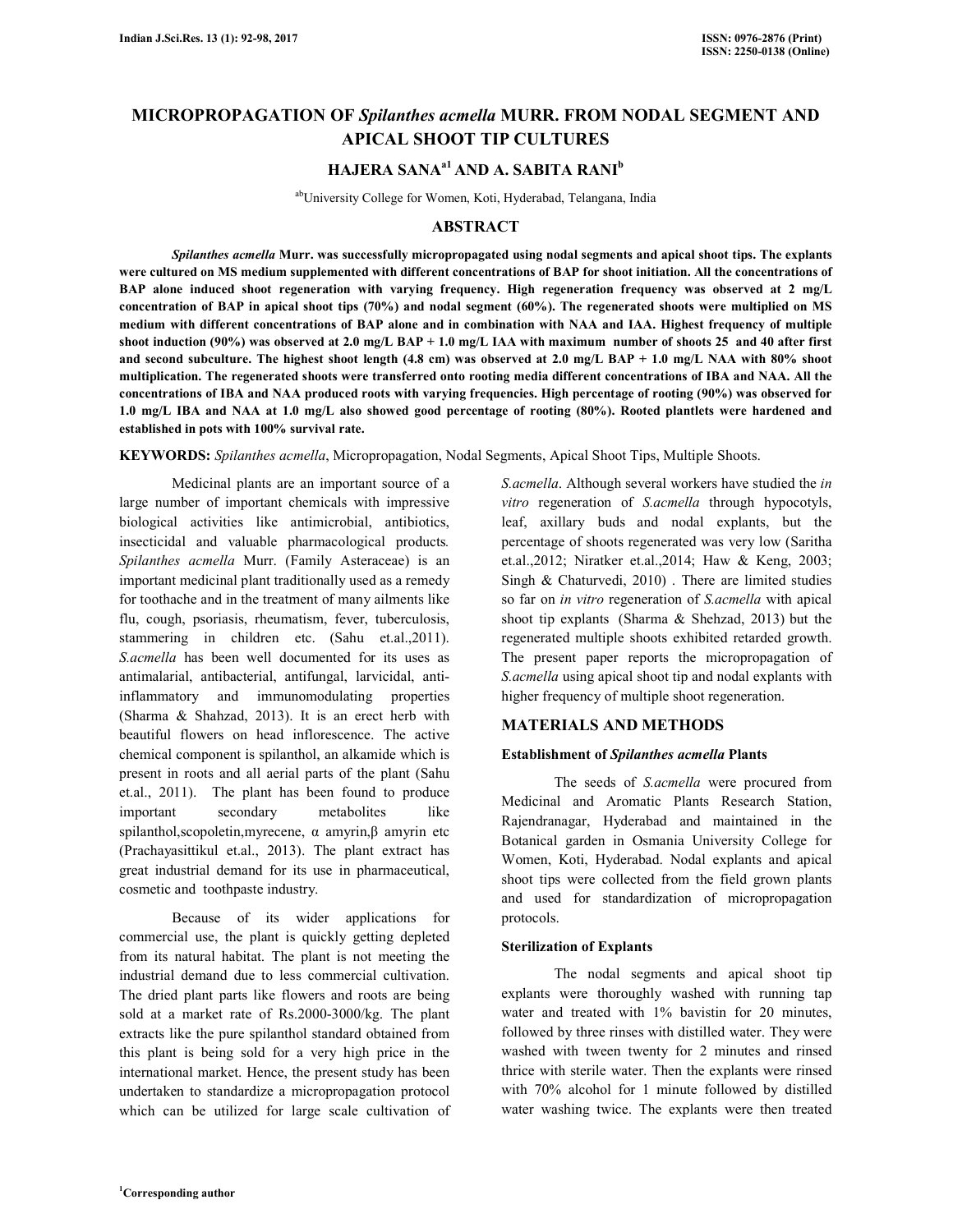with 0.1% (w/v) mercuric chloride for 3 minutes under aseptic conditions. After this explants were then thoroughly washed 4 to 5 times with sterilized double distilled water to remove the traces of mercuric chloride.

#### **Media Preparation and Culture Conditions**

 MS basal medium (Murashige & Skoog,1962) supplemented with plant growth regulators and gelled with  $3\%$  (w/v) sucrose and  $0.8\%$  agar was used throughout the study .The pH of medium was adjusted to 5.8 prior to autoclaving for 20 minutes at  $121^{\circ}$  C and 15 psi. The cultures were maintained at  $25 \pm 2^{0}C$  under 16/8 light/dark cycle with the light intensity of 3000 lux. Different plant growth regulators like Benzyl amino purine (BAP), Naphthalene acetic acid (NAA), Indole-3-acetic acid (IAA), Indole-3-Butyric acid (IBA) were employed for regeneration and root induction studies.

#### **Shoot Induction from Nodal and Apical Bud**

 The nodal segments of about 1cm length were taken and their extreme portions were cut and taken for inoculation. A little portion of the apical shoot tips was cut from below prior to inoculation. All the sterilized explants were inoculated on MS medium fortified with different concentrations of BAP (0.5-2.0 mg/L). The explants were observed daily for recording time taken in bud break and percent bud break. The initial data for percent response was recorded after 28 days of culture.

#### **Shoot Multiplication**

 When the regenerated shoots from apical shoot tip and auxiliary shoots from nodal explants attained a length of 2-3cm, they were excised and inoculated onto ½ MS media. The media was supplemented with various combinations and concentrations of BAP, IAA and NAA to determine best hormonal concentration for multiplication and growth. For each explant, two subculture cycles were performed with 15 days interval and the data were recorded during sub culture and after 30 days of second culture.

#### **Rooting**

 *In vitro* regenerated shoots from nodal explants and apical buds with 2-3 cm height were excised and transferred to rooting medium consisting of MS medium supplemented with different concentrations (0.5 mg/L to 3.0 mg/L) of IBA and NAA.

#### **Hardening and Acclimatization**

 The *in vitro* developed plantlets were removed from the rooting medium and washed thoroughly with sterile water to remove agar. The plantlets were then transferred into small cups containing sterilized soil and sand mixture (3:1). They were kept in moistened heat chamber. After 15 days, the plants were transferred to bigger polythene bags in greenhouse and were maintained under natural conditions of day length, temperature and humidity.

#### **RESULTS**

#### **Explant Response**

 The nodal and apical shoot tip explants couldn't produce any multiple shoots on MS basal medium that served as a control. Only a single shoot emerged from the nodal segment and the shoot tip got elongated to produce a single shoot on MS medium. All the concentrations of BAP alone and in combination with other hormones induced shoot regeneration with varying frequency of plant regeneration**.** Shoot initiation from nodal explants and apical meristem was observed within one week of inoculation and later they developed to individual shoots (Fig1 A,B).



**Figure 1: Multiple shoots from (A). Nodal segments and (B).Apical shoot tips of** *S.acmella* **on MS medium with BAP 2mg/L.**

 Among all the concentrations of BAP tested, high frequency of plant regeneration i.e 60% was observed in the medium supplemented with 2.0 mg/L BAP with nodal segment explants. For the nodal explants, 0.5 and 1.0 mg/L BAP concentration gave 50 % of regeneration and it was highest at 2.0 mg/L concentration i.e. 60%. The regeneration percentage reduced to 50% and 40% on further increase in the concentration of BAP to 3 and 4 mg/L respectively (Table1).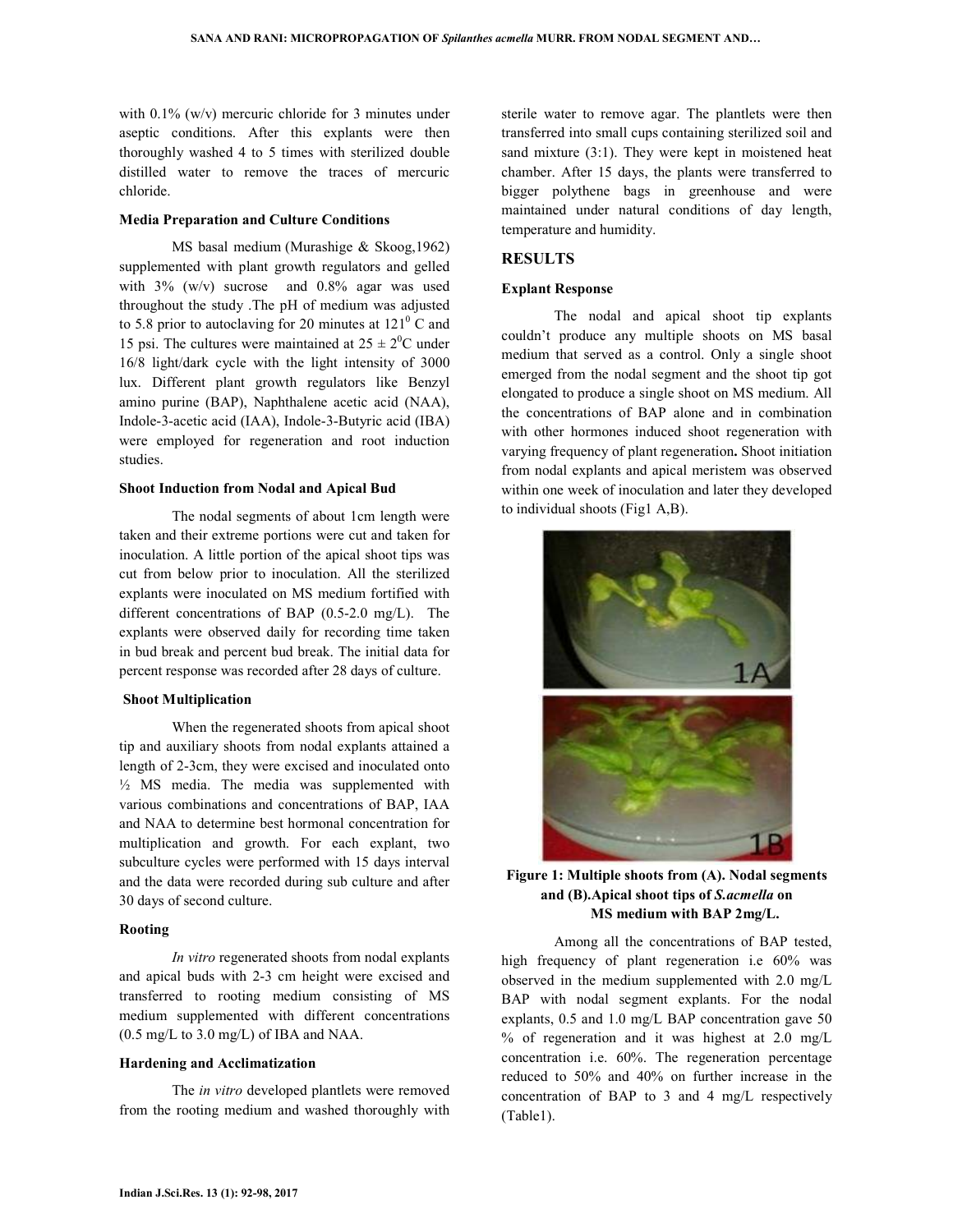|            |               |            |           | nodal explants of Sacmella |           |            |                |
|------------|---------------|------------|-----------|----------------------------|-----------|------------|----------------|
|            | Concentration | No. of     | No. of    | Response                   | No. Of    | No. Of     | Shoot          |
| Explant    | of BAP        | explants   | explants  | $\frac{0}{0}$              | days for  | shoots per | length (cm)    |
|            | (mg/L)        | inoculated | responded |                            | bud break | explant    | Mean $\pm$ SE  |
|            | Control       | 10         | 2         | 20                         | 14        |            | $1.4 \pm 0.05$ |
|            | 0.5           | 10         | 5         | 50                         | 7         | 2          | $2.5 \pm 0.14$ |
| Nodal      | 1.0           | 10         | 5         | 50                         | 7         | 2          | $2.8 \pm 0.07$ |
| segments   | 2.0           | 10         | 6         | 60                         | 5         | 2          | $3.2 \pm 0.10$ |
|            | 3.0           | 10         | 5         | 50                         | 9         | 2          | $3.0 \pm 0.10$ |
|            | 4.0           | 10         | 4         | 40                         | 10        | 2          | $2.9 \pm 0.08$ |
|            | Control       | 10         | 2         | 20                         | 10        |            | $2.4 \pm 0.10$ |
|            |               |            |           |                            |           |            |                |
|            | 0.5           | 10         | 6         | 60                         | 7         | 4          | $3.0 \pm 0.10$ |
| Apical     | 1.0           | 10         | 7         | 70                         | 8         | 4          | $3.2 \pm 0.05$ |
| Shoot tips | 2.0           | 10         |           | 70                         | 8         | 4          | $3.5 \pm 0.05$ |
|            | 3.0           | 10         | 6         | 60                         | 8         | 4          | $2.5 \pm 0.10$ |
|            | 4.0           | 10         | 5         | 50                         | 10        | 2          | $2.3 \pm 0.06$ |

**Table1: Effect of different concentration of BAP on regeneration from apical and nodal explants of** *S.acmella* 

Values are  $\pm$  SE of 5 replicates

Plant regeneration after 4 weeks in culture

 For the apical shoot tip explants, high frequency of plant regeneration of 70% was observed in the medium supplemented with 2.0 mg/L BAP. The 50% regeneration was observed at 0.5 mg/L BAP and it increased to 70% at 1.0 and 2.0 mg/L concentrations of BAP. Thereafter, it decreased to 60% and 50 % on further increase in BAP to 3.0 and 4.0 mg/L respectively (Table 1).

 Though with BAP the frequency of regeneration was good**,** the height of multiple shoots was observed to be less with the highest being 3.5 for apical shoot tip explants and 3.2 for nodal explants at 2 mg/L concentration. The effect of different concentrations of BAP on regeneration from apical and nodal explants of *S.acmella* is shown in Table 1.

#### **Shoot Proliferation**

 Though cytokinin BAP alone is capable of inducing shoots, the combinations of BAP with NAA and IAA were tried to improve the plant regeneration in an attempt to increase the number and length of multiple shoots. Multiple shoots initiated and proliferated on all the concentrations and combinations of BAP, NAA and IAA tested.

 The frequency of multiple shoot induction on BAP from nodal explants ranged from 50 to 70% with good number of 5 to 8 shoots after first subculture and 8 to 15 shoots after second sub culture with shoot lengths (2.0-3.6 cm). The frequency of multiple shoot induction on BAP from apical shoot tips ranged from 70 to 90% with high number of shoots 8 to 15 after first subculture

and 20 to 35 shoots after second subculture (Tables 2 & 3) (Fig 2A-2D).

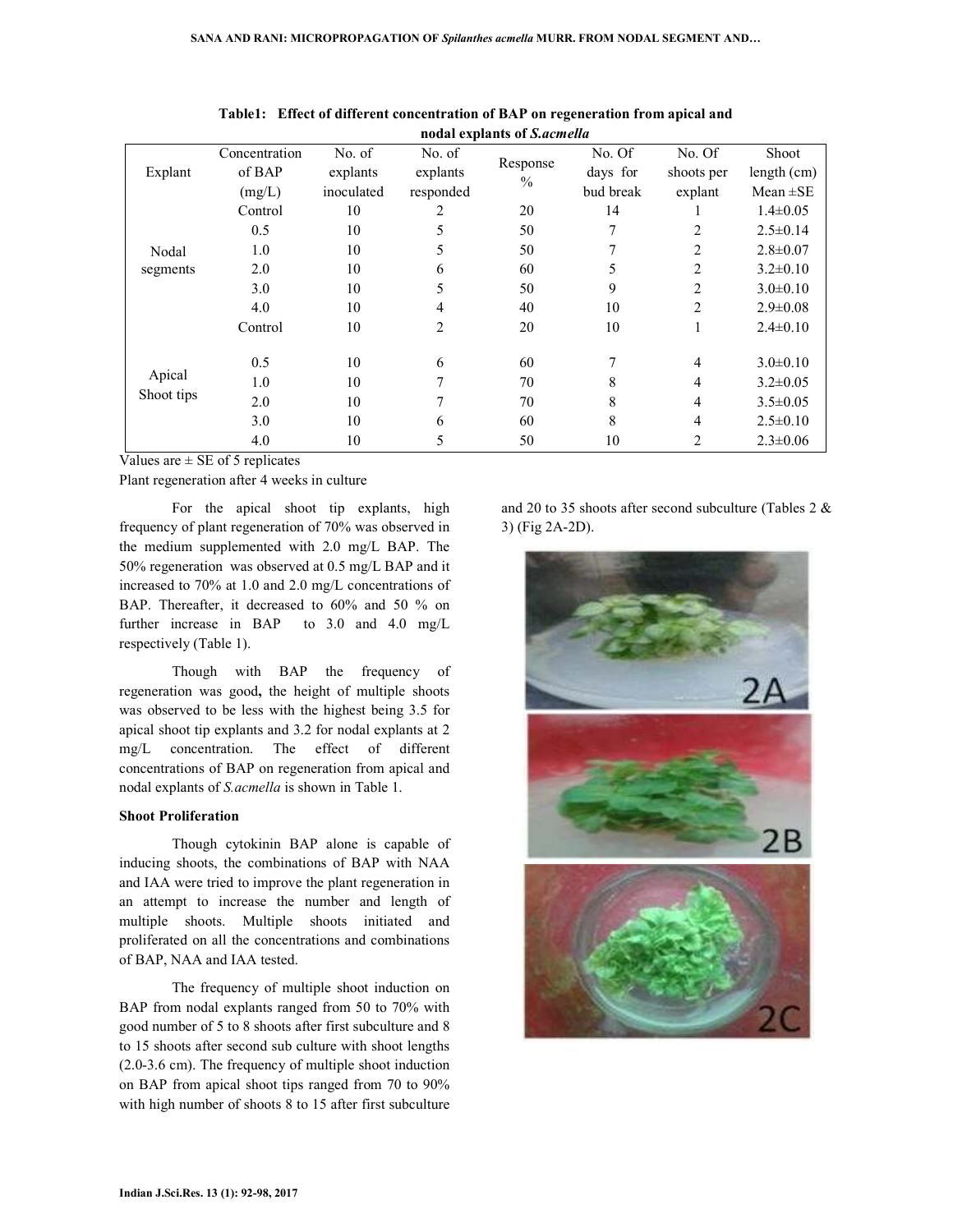

**Figure 2**: **Shoot proliferation and multiplication, A. On MS medium with BAP 2mg/L after first subculture B. On MS medium with BAP 2mg/L after second subculture C. On MS medium with BAP2mg/L and IAA 1mg/L D. On MS medium with BAP 2 mg/L and NAA 1mg/L.**

| <b>Nodal explants</b>        |                                  |                                 |                           |                                        |                                        |                     |  |
|------------------------------|----------------------------------|---------------------------------|---------------------------|----------------------------------------|----------------------------------------|---------------------|--|
| Concentration of<br>hormones | No. 0f<br>explants<br>inoculated | No. of<br>explants<br>responded | Response<br>$\frac{0}{0}$ | No. of shoots<br>after I<br>subculture | No.of shoots<br>after II<br>subculture | Length<br>of shoots |  |
|                              |                                  |                                 |                           |                                        |                                        |                     |  |
| Control                      | 10                               | 5                               | 50                        | 1.0                                    | 1.0                                    | $2.0 \pm 0.10$      |  |
| $0.5$ BAP                    | 10                               | 7                               | 70                        | 6                                      | 12                                     | $2.8 \pm 0.10$      |  |
| $1.0$ BAP                    | 10                               | 7                               | 70                        | 6                                      | 14                                     | $3.2 \pm 0.10$      |  |
| $1.5$ BAP                    | 10                               | 8                               | 70                        | 8                                      | 16                                     | $3.5 \pm 0.10$      |  |
| $2.0$ BAP                    | 10                               | 8                               | 80                        | 8                                      | 20                                     | $3.8 \pm 0.01$      |  |
| $2.5$ BAP                    | 10                               | 7                               | 70                        | 6                                      | 8                                      | $3.6 \pm 0.02$      |  |
| 3.0BAP                       | 10                               | 6                               | 60                        | 5                                      | 11                                     | $3.0 \pm 0.00$      |  |
| $2.0BAP+0.5NAA$              | 10                               |                                 | 70                        | 8                                      | 18                                     | $4.2 \pm 0.10$      |  |
| $2.0$ BAP+ $1.0$ NAA         | 10                               | 8                               | 80                        | 10                                     | 20                                     | $4.4 \pm 0.10$      |  |
| $2.0BAP+2.0NAA$              | 10                               | 6                               | 60                        | 6                                      | 15                                     | $4.0 \pm 0.10$      |  |
| $2.0BAP+0.5IAA$              | 10                               | 7                               | 70                        | 9                                      | 20                                     | $3.9 \pm 0.00$      |  |
| $2.0$ BAP+1.0IAA             | 10                               | 9                               | 90                        | 10                                     | 25                                     | $4.0 \pm 0.00$      |  |
| $2.0$ BAP+ $2.0$ IAA         | 10                               | 8                               | 80                        | 8                                      | 18                                     | $4.1 \pm 0.10$      |  |

Values are  $\pm$  SE of 5 replicates

 Among the different combinations of BAP and NAA for nodal explants, the combination of 2 mg/L BAP + 1 mg/L NAA gave the highest regeneration percentage (80%) and the length of shoots was also observed to be 4.4 cm at this concentration. The combination of 2 mg/L BAP + 0.5 NAA gave  $70\%$ regeneration with 4.2 cm of shoots. The frequency of shoot regeneration reduced to 60 % on combination of 2.0 mg/L BAP and 0.5 mg/L NAA and the shoot length was also less (4cm).

 Among the different combinations of BAP and IAA for apical shoot tips, 2mg/l BAP with 1 mg/L IAA gave the highest frequency i,e 90% of regeneration and the shoot length was 4.2 cm at this combination. The combination of BAP (2mg/L) with 1 mg/L NAA produced longest shoots of 4.8 cm with 80 % multiple shoot induction.

 The effects of different plant growth regulators on shoot multiplication from nodal and apical shoot tip explants of *S.acmella* is shown in Table3 and Table 4.

#### **Rooting and Acclimatization**

 The induction of roots was observed in some cases in the BAP multiplication medium itself ranging from concentration 0.5 to 1.0 mg/L without transfer into a separate rooting medium (Fig 3A). However, these roots were very thin, short and very less in number. MS full strength and half strength media produced 20 and 25 % of rooting respectively but the roots were observed to be short, thin and less (5 to 6) in number. Many roots of good quality were produced by inoculating the shoots on different concentrations of IBA and NAA (Fig 3B, 3C).

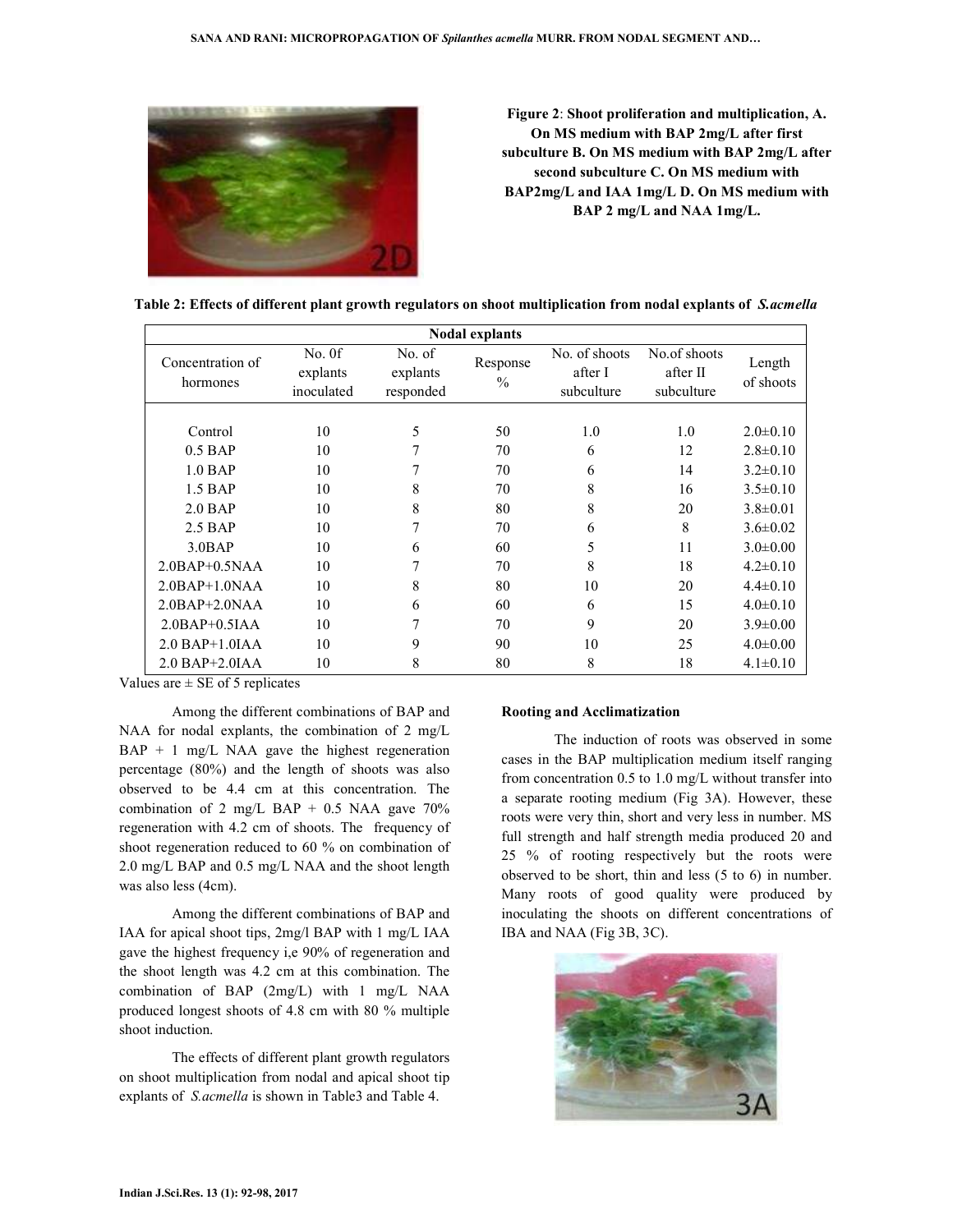



**Figure 3: Rooting from regenerated shoots from nodal and apical explants., A. MS with BAP 1 mg/L alone. B. MS with 1 mg/L IBA C. MS with 1 mg/L NAA, D. A well developed plantlet.**

**Table 3: Effects of different hormones on multiplication of shoots induced from the apical shoot tips of** *S.acmella*

| Apical shoot tip explants    |                                  |                                 |                    |                                        |                                                     |                     |  |
|------------------------------|----------------------------------|---------------------------------|--------------------|----------------------------------------|-----------------------------------------------------|---------------------|--|
| Concentration of<br>hormones | No. of<br>explants<br>inoculated | No. of<br>explants<br>responded | $%$ of<br>response | No. of<br>shoots after I<br>subculture | No. of<br>shoots after<br>$_{\rm II}$<br>subculture | Length of<br>shoots |  |
| Control                      | 10                               | 5                               | 50                 | 1.0                                    | 1.0                                                 | $2.0 \pm 0.09$      |  |
| $0.5$ BAP                    | 10                               | 8                               | 80                 | 8                                      | 20                                                  | $3.0 \pm 0.06$      |  |
| $1.0$ BAP                    | 10                               | 9                               | 90                 | 8                                      | 22                                                  | $3.4 \pm 0.02$      |  |
| $1.5$ BAP                    | 10                               | 9                               | 90                 | 10                                     | 25                                                  | $3.6 \pm 0.10$      |  |
| $2.0$ BAP                    | 10                               | 9                               | 90                 | 15                                     | 35                                                  | $3.8 \pm 0.10$      |  |
| $2.5$ BAP                    | 10                               | 8                               | 80                 | 12                                     | 28                                                  | $3.4\pm 0.10$       |  |
| 3.0BAP                       | 10                               | 7                               | 70                 | 8                                      | 20                                                  | $3.0 \pm 0.00$      |  |
| $2.0BAP+0.5NAA$              | 10                               | 8                               | 80                 | 8                                      | 30                                                  | $4.6 \pm 0.05$      |  |
| $2.0BAP+1.0NAA$              | 10                               | 8                               | 80                 | 10                                     | 38                                                  | $4.8 \pm 0.02$      |  |
| $2.0$ BAP+ $2.0$ NAA         | 10                               | 7                               | 70                 | 8                                      | 18                                                  | $4.0 \pm 0.10$      |  |
| $2.0BAP+0.5IAA$              | 10                               | 7                               | 70                 | 10                                     | 25                                                  | $4.0 \pm 0.00$      |  |
| $2.0$ BAP+1.0IAA             | 10                               | 9                               | 90                 | 14                                     | 40                                                  | $4.2 \pm 0.10$      |  |
| $2.0$ BAP+ $2.0$ IAA         | 10                               | 8                               | 80                 | 10                                     | 22                                                  | $4.0 \pm 0.05$      |  |

Values are  $\pm$  SE of 5 replicates

 Among the different concentrations of IBA, highest rooting percentage (90%) was observed with 1.0 mg/L IBA. The roots were short, thin in nature at this concentration with an average height of 2.5 cm long. The IBA at 0.5 mg/L IBA gave 70 % rooting which are short and thin around 2.5 cm in length. The concentration 2.0 mg/L IBA gave 85% rooting and the roots were short, healthy with an average height of 3.5 cm. The percentage of rooting was observed to be reduced to 60% at the concentration of 3.0 mg/L IBA and the root length was also less (3.0 cm) at this concentration (Table 4).

 Among the different concentrations of NAA, highest rooting percentage (80%) was observed with the concentration 1.0 mg/L NAA and the roots produced were long and thin in nature and were 4.5 cm long. The concentration 0.5 mg/L NAA gave 60 % rooting and produced long and thin roots of 4.2cm length. The concentration 2.0 mg/l NAA gave 70% rooting and the roots were short and healthy with average height of 4.0cm. The percentage of rooting was observed to be reduced to 50% at 3.0 mg/L NAA and the root length was also less (3.8 cm) at this concentration. The Rooting from *in vitro* regenerated shoots *of S.acmella*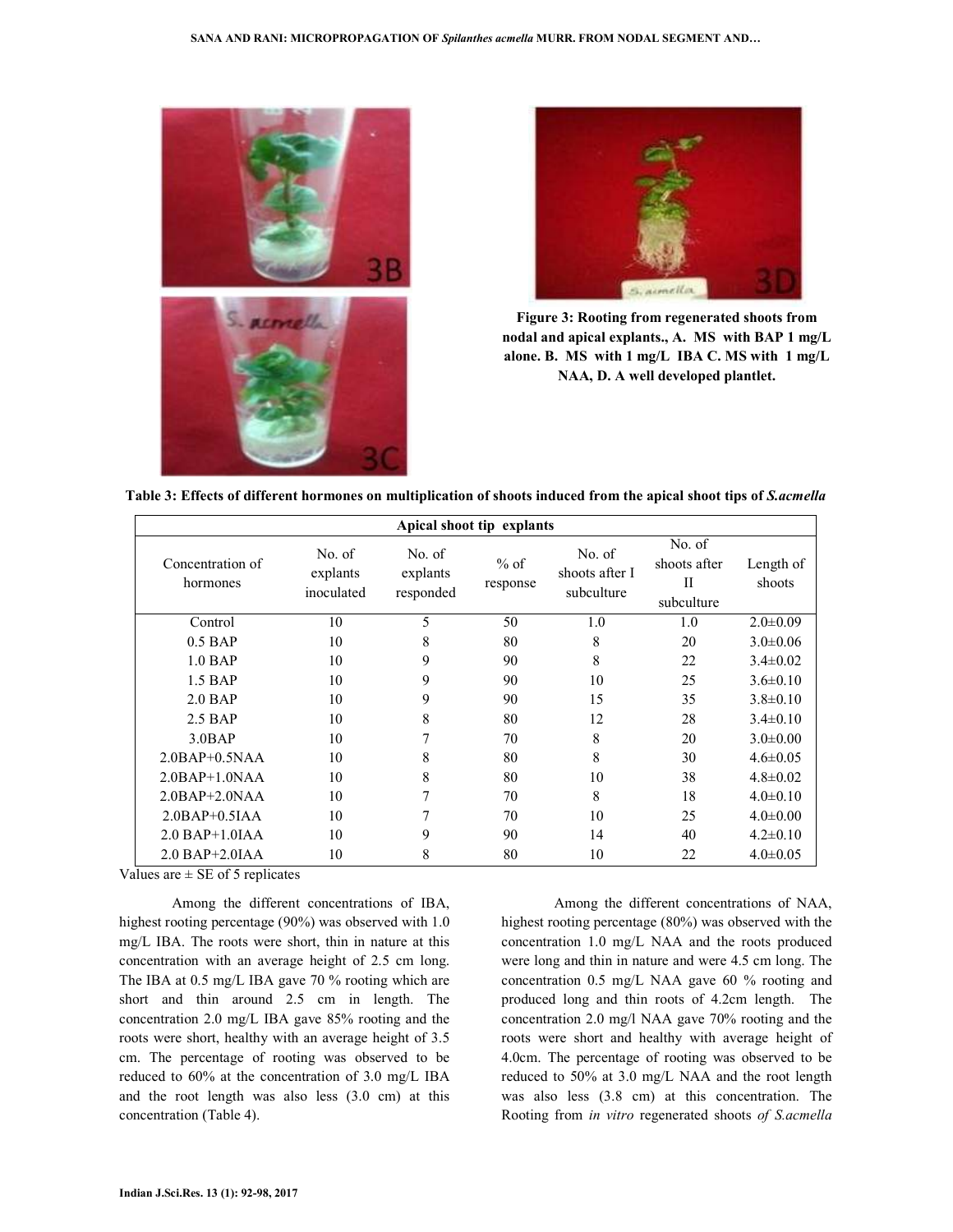on different concentrations of IBA and NAA is shown in Table 4*.* 

**Table 4: Rooting from** *in vitro* **regenerated** *shoots of S.acmella.*

| S<br>N <sub>0</sub> | Media and<br>Conc.of<br>Hormones $(mg/L)$ | No. of shoots<br>inoculated | No. of<br>shoots with<br>rooting<br>responded | Rooting<br>$\frac{0}{0}$ | Length of<br>$roots$ (cm) | Nature of roots  |
|---------------------|-------------------------------------------|-----------------------------|-----------------------------------------------|--------------------------|---------------------------|------------------|
| 1                   |                                           | 20                          | $\overline{4}$                                | 20                       | $1.4 \pm 0.01$            |                  |
|                     | MS Full Strength                          |                             |                                               |                          |                           | Short, very thin |
| 2                   | MS half Strength                          | 20                          | 5                                             | 25                       | $1.2\pm 0.10$             | Short, very thin |
| 3                   | $MS + 0.5$ IBA                            | 20                          | 14                                            | 70                       | $2.5 \pm 0.05$            | Short, thin      |
| 4                   | $MS + 1.0$ IBA                            | 20                          | 18                                            | 90                       | $2.8 \pm 0.07$            | Short, thin      |
| 5                   | $MS + 2.0$ IBA                            | 20                          | 17                                            | 85                       | $3.5 \pm 0.10$            | Short, healthy   |
| 6                   | $MS + 3.0$ IBA                            | 20                          | 12                                            | 60                       | $3.0\pm 0.10$             | Short, healthy   |
| 7                   | $MS + 0.5 NAA$                            | 20                          | 12                                            | 60                       | $4.2\pm0.10$              | Long, thin       |
| 8                   | $MS + 1.0 NAA$                            | 20                          | 16                                            | 80                       | $4.5 \pm 0.05$            | Long, thin       |
| 9                   | $MS + 2.0 NAA$                            | 20                          | 14                                            | 70                       | $4.0 \pm 0.10$            | Long, thin       |
| 10                  | $MS + 3.0 NAA$                            | 20                          | 10                                            | 50                       | $3.8 \pm 0.10$            | Long, thin       |

Values are  $\pm$  SE of 5 replicates

Root growth after 4 weeks in culture

 The *in vitro* rooted plants from nodal explants and apical bud were successfully hardened and survived well with 100% survival rate (Fig 4A, 4B).



**Figure 4: Acclimatization of regenerated plantlets of**  *S.acmella***. (A).Primary hardening (B). A hardened plant flowering.**

 In the present study, as many as 8-10 multiple shoots were produced from single explants and multiplied further by sub culturing for two cycles. Through this procedure, 60 to 80 plants were produced from single explants within a short period of 10 to 12 weeks, which can be exploited for mass production of planting material for commercial propagation.

# **DISCUSSSION**

 In the present study, all the concentrations of BAP alone and in combination with other hormones induced shoot regeneration .The shoot induction in a medium containing cytokinin alone indicates that there are sufficient levels of endogenous auxins or its capability of *de novo* synthesis (Goyal et.al.,2010). The combinations of BAP with NAA and IAA gave good results of regeneration by increasing the number and length of multiple shoots. The stimulatory effect of BAP and NAA in multiplication and elongation of shoots has also been reported in various plants like *Vernonia cineria, Flaveria trinervia, Tagectus erecta, Xanthium strumarium* (Seetharam et.al., 2007). The induction of roots in the BAP multiplication medium itself ranging from concentration 0.5 to 1.0 mg/L without transfer into a separate rooting medium is in accordance with the previous studies on *Acmella radicans* and *S.acmella* (Yadav K & Singh N.; 2012).

# **ACKNOWLEDGEMENT**

 One of the authors, Hajera Sana is thankful to UGC New Delhi for providing financial assistance